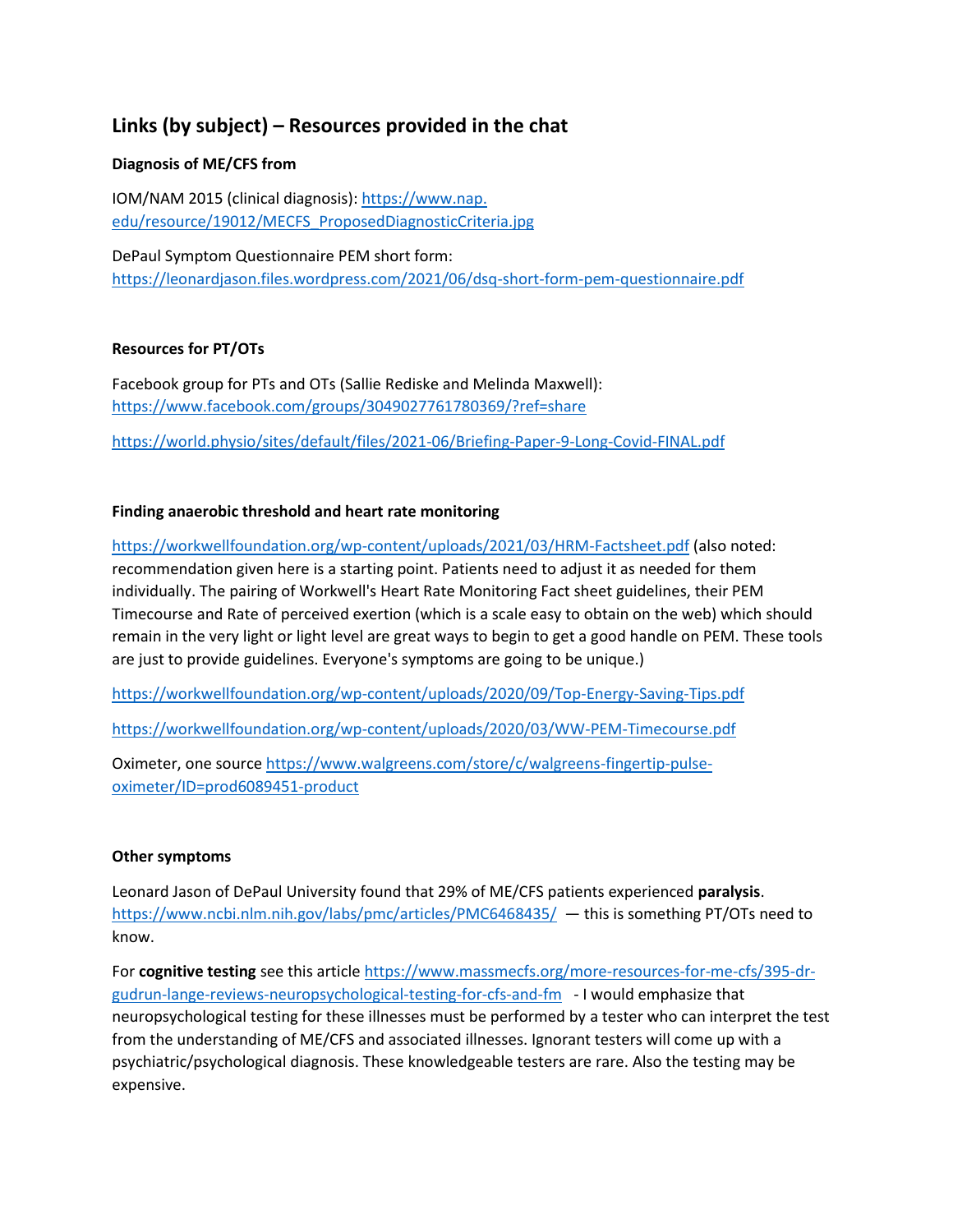#### **Websites for more information**

<https://workwellfoundation.org/> <https://longcovid.physio/> <https://www.omfcanada.ngo/people/alain-moreau/> <https://ammes.org/organizations/> <https://solvecfs.org/me-cfs-long-covid/patient-and-caregiver-resources/>

#### **General resources to share with health care providers**

US Clinician's Coalition Treatment Guidelines, NICE 2021, IOM, Workwell's one page statement against **GET** 

# [https://workwellfoundation.org/wp-content/uploads/2019/07/MECFS-GET-Letter-to-Health-Care-](https://workwellfoundation.org/wp-content/uploads/2019/07/MECFS-GET-Letter-to-Health-Care-Providers-v4-30-2.pdf)[Providers-v4-30-2.pdf](https://workwellfoundation.org/wp-content/uploads/2019/07/MECFS-GET-Letter-to-Health-Care-Providers-v4-30-2.pdf)

The American Academy of Physical Medicine and Rehabilitation (AAPM&R) Multi-Disciplinary PASC Collaborative produced **consensus guidance for Long COVID that recognizes PEM** and the need to pace and not exceed limits in those with PEM. It's not perfect by any means but might help get them to consider PEM because of the group that authored it. You'd want to read it first to make sure it works for you.<https://onlinelibrary.wiley.com/doi/full/10.1002/pmrj.12684>

This is a free 1-hour CME about ME/CFS that you can refer your provider to if they want to learn: [https://ceitraining.org/courses/course\\_detail.cfm?mediaID=872#.YeSY4uROnDv](https://ceitraining.org/courses/course_detail.cfm?mediaID=872#.YeSY4uROnDv)

#### **How you can get involved (studies and advocacy)**

**Share your story with Rep. Ayanna Pressley** (MA): Recently Rep. Ayanna Pressley (MA) asked patients to share both their experiences with Long Covid and what would help the patient community. — And Rep. Alexandria Ocasio-Cortez (NY), who is recovering from Covid, mentioned LC (chronic fatigue, POTS) in her Insta and Fb posts yesterday - Both are opportunities to educate legislators on the need for physician education, more providers, less siloed healthcare, research, and financial support for patients suffering from these long-ignored syndromes - POTS, ME/CFS, MCAS, etc, and post-viral syndromes in general. —— I hope many of us can help advance this dialogue by reaching out to them. To respond to Ayanna Pressley, click here:

<https://twitter.com/ayannapressley/status/1481737054484586498>

**Stanford Synder lab study**. We need more studies for Chronic illnesses incl those that have PEM, Crashes. Thus Professor Snyder at Stanford Snyder lab has funding to do wearables, blood sample etc for 2 years for crashes:

<https://snyderlabs.stanford.edu/crashcourse/> 150 patients with moderate ME